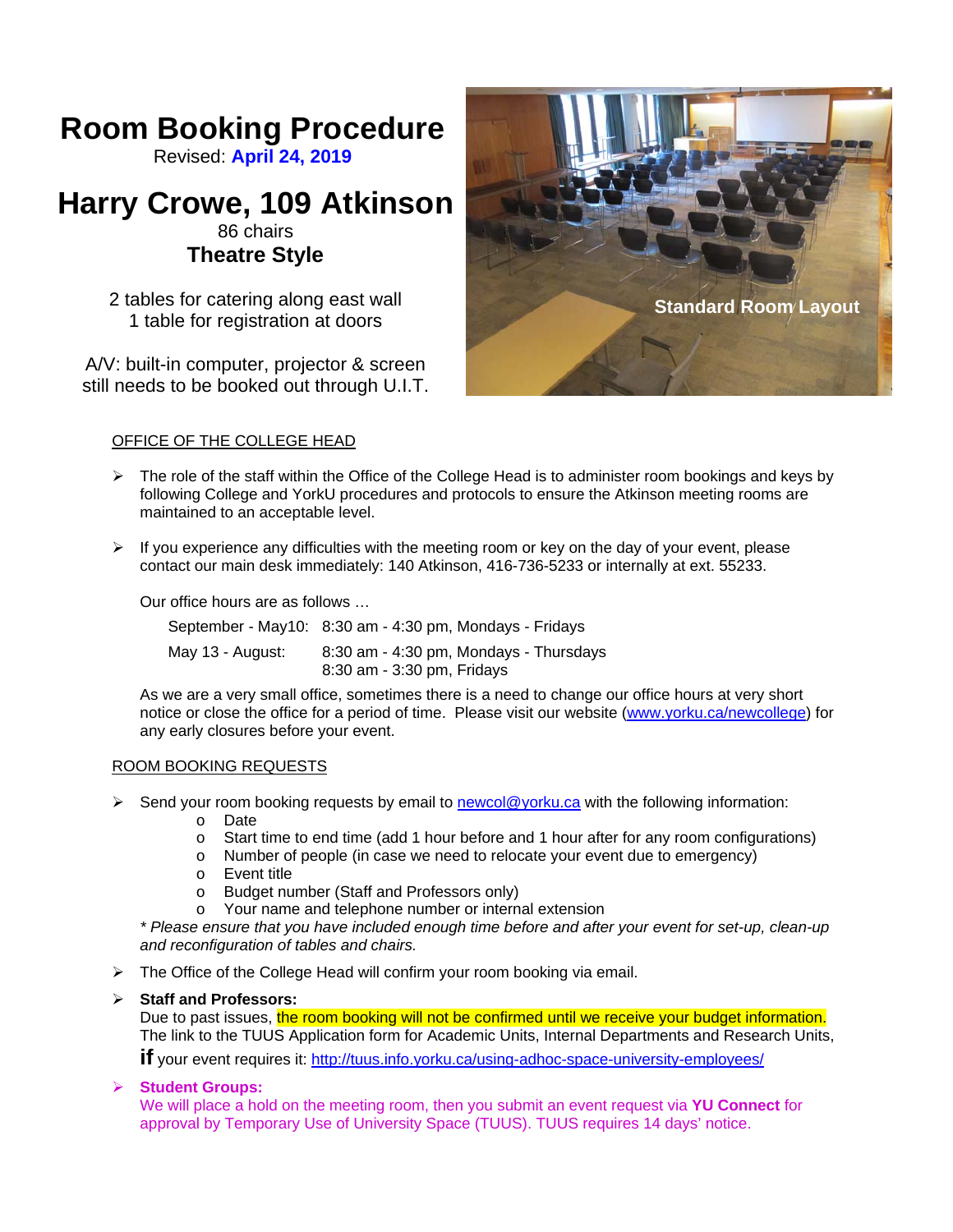#### ROOM KEYS

- $\triangleright$  Staff & Professors Room keys will not be released if we have not received the budget information.
- $\triangleright$  Student Groups Room keys will not be released if we have not received approval from TUUS.
- $\blacktriangleright$  If your meeting is scheduled to start before 10 am, it is best to obtain the meeting room key the day before.
- $\triangleright$  Room keys need to be signed out by the person that booked the room or a named designate, then signed back in by a staff member from the Office of the College Head. Please ensure you have provided the name of your designate to our office via newcol@yorku.ca.
- $\triangleright$  **Room keys are to be returned immediately after the event.** If your event ends after our regular business hours, we ask that you place the key(s) through the mail slot to the left of the main doors to 140 Atkinson OR return the keys to the Office of the College Head first thing the next morning.
- Lost keys will result in a re-keying charge of up to **\$150 per lock.** (004 Atkinson has 1 lock, 005 Atkinson has 1 lock, 109 Atkinson has 2 locks.)

#### ROOM CONFIGURATION

- $\triangleright$  Photographs of the standard room configuration have been posted inside the room.
- $\triangleright$  Student Groups Failure to return the room to its original state will result in a 6 month ban from using any meeting rooms in the Atkinson building.
- Staff & ProfessorsIf you make changes to the standard layout of the room it is the responsibility of the User/Event Coordinator to ensure the room layout has been returned to its original state. Failure to return the room to its original state will result in a Custodial Service Charge to the budget number provided in the original room booking request.

**Submitting a Request:** Please submit your room configuration request to Custodial Services via MAXIMO a **minimum of 10 business days** prior to the event. The ability to complete set-up by the required date is subject to operational priorities and staff availability.

## **Charges: Room set-up is a chargeable activity; a GL Account is required for this request.**

 Set-ups are performed during regular business hours (Monday-Friday 8:00am-3:30pm). Additional charges may apply for set-up arrangements after business hours.

#### **Room Setups:**

- It is the responsibility of the user to confirm the availability and suitability of the room reserved prior to submitting a service request.
- Custodial Services perform set-ups using the room's existing furniture (i.e. tables & chairs).
- Custodial Services does not supply extra furniture. Users should ensure that the room is equipped with sufficient furniture to meet the event requirements and desired configuration.
- Custodians will not remove or transport furniture to other locations.
- Custodial Services does not supply table linens, skirting, electrical items, and audio visual or instructional technology equipment.
- Custodial Services will only open and secure doors of spaces that have been identified on the SR within Monday-Friday 8:00am-3:30pm.

**Configuration Design:** Select **Custom** and attach your preferred room layout from the examples below.

**Multiple room set-up requests:** Please submit separate/individual SRs for each room set-up request.

**Cancellation:** It is the responsibility of the user to notify Custodial Services if the event is cancelled. Custodial Services requires 48 hours' notice or applicable charges will be applied. **Please submit a MAXIMO Log for cancellations.**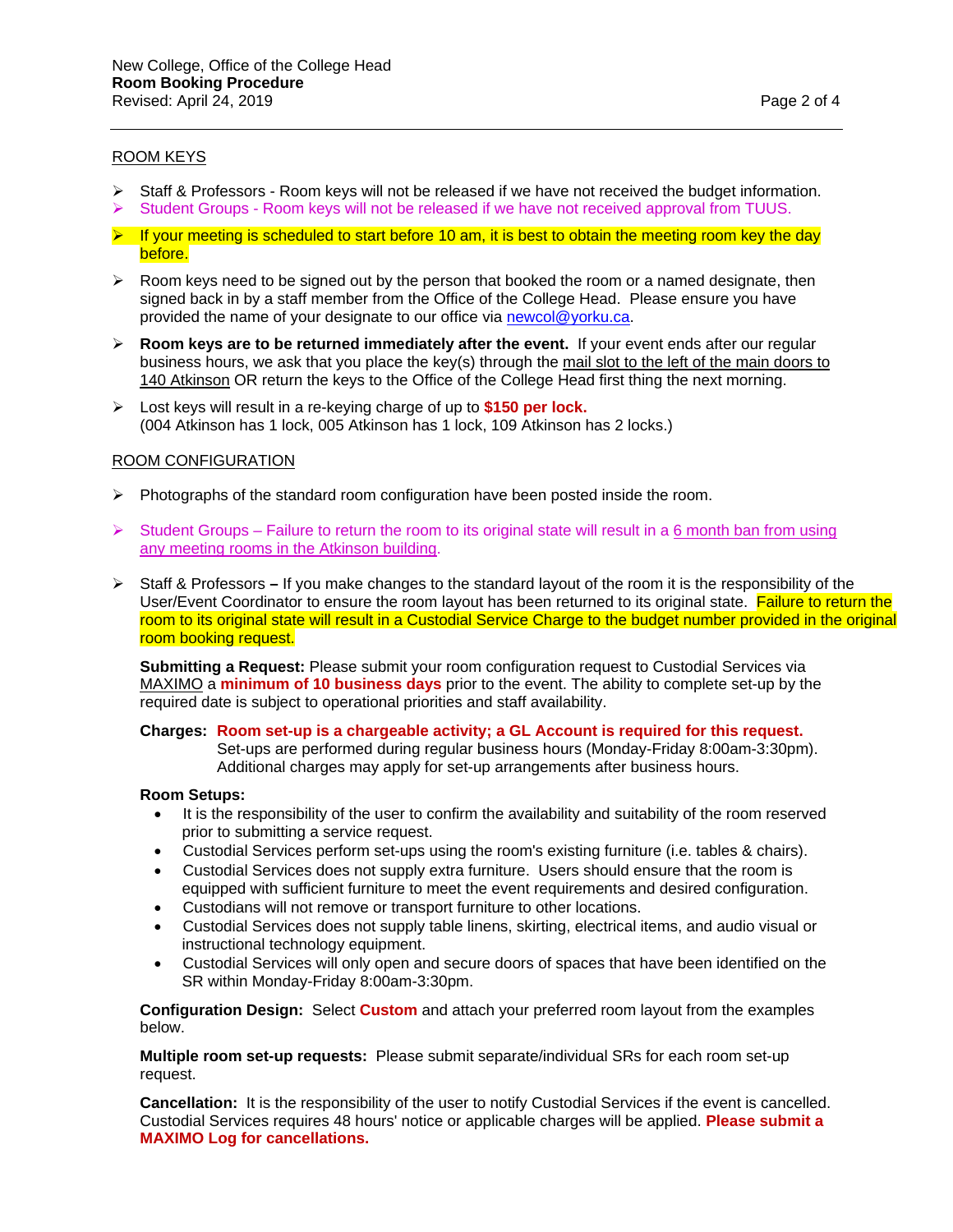# **Room Configuration Options:**



## AUDIO/VISUAL (A/V)

109 Atkinson is equipped with a computer, projector and screen.

- $\triangleright$  Staff and Professors requiring this A/V equipment must submit the request via the Classroom Equipment Ordering (CEO) form. http://ceo.yorku.ca/
- $\triangleright$  Student Groups requiring this A/V equipment must email the request to ithelp@yorku.ca with a copy of the TUUS permit, 7 days in advance of the event.
- If you run into a problem with the A/V equipment on the day of your event, **please call UIT at 416-736-5065 or internally at ext. 55065.** If you have not submitted an official request for the use of the A/V equipment in advance, UIT may not respond to your call and/or response times will vary.
- $\triangleright$  Please ensure the computer is shut down properly before leaving the room.

#### FLIPCHARTS & MARKERS

Our rooms are not outfitted with flipcharts and markers, please bring your own.

#### CATERING & CLEANING UP

- $\triangleright$  Catering must be delivered and picked up within the reserved prep time before and after your event.
- $\triangleright$  Please do not leave garbage behind (on chairs, tables or floor) as our rooms are sometimes booked back to back.